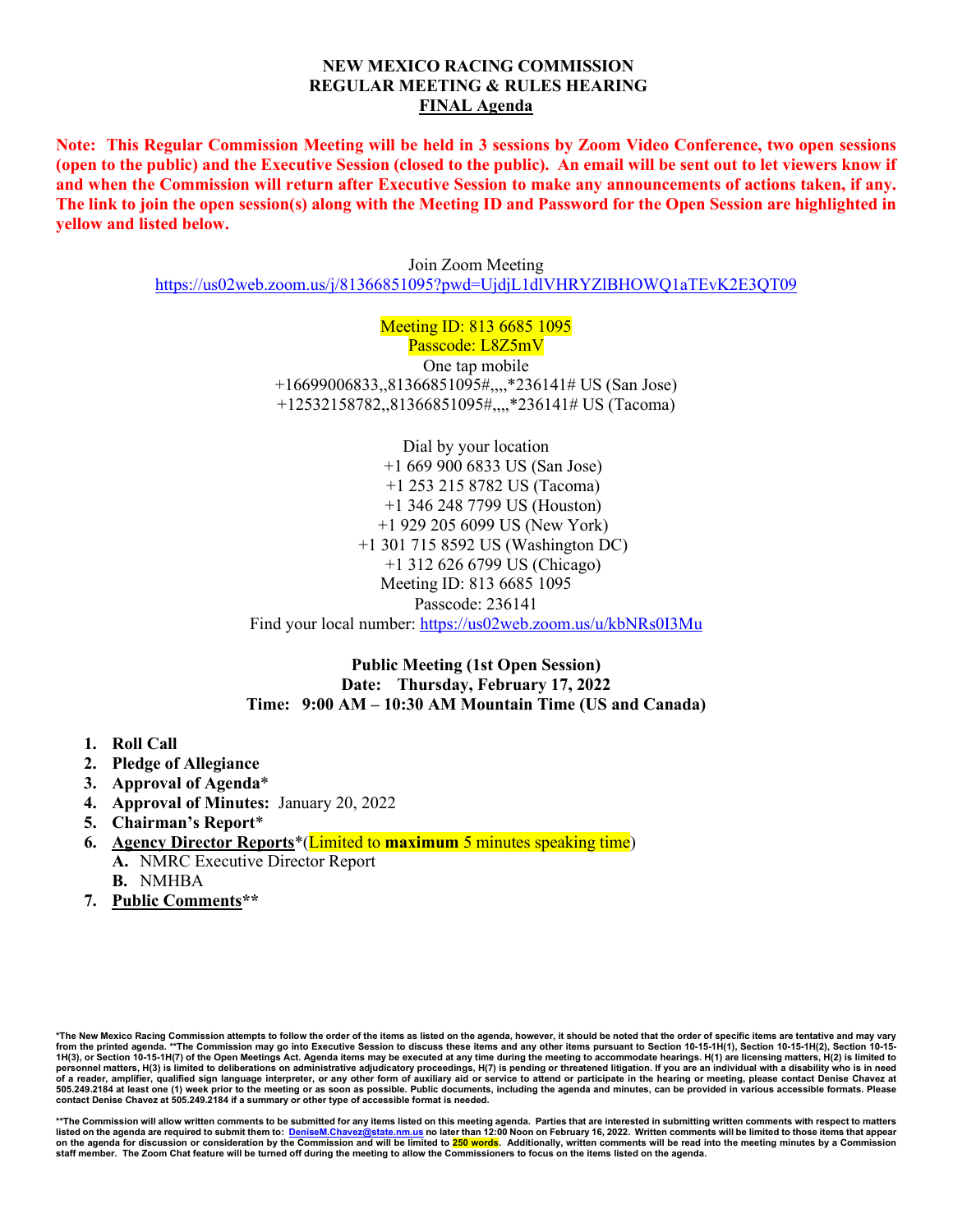# **8. Unfinished/New Business and/or Action Items**

# **A. Hearing Officer's Reports**

**1.** Jose Muela, Mauricio Gallegos-Barrera and Miguel Gallegos-Barrera

# **B. NMRC 2021 Financial Audit Report**

# **C. Approval to Amend April 2022 Regular Commission Meeting Date**

## **D. Approval of Substitute Steward for 2021/2022 Sunland Park Race Meet**

## **E. Approvals for Sunland Park**

- 1. Ratification of Approval of Purse Disbursement
- 2. Ratification of Approval to Amend Post Times (Super Bowl Sunday)
- 3. Ratification of Approval to Amend 2022 Racing Officials
- 4. Ratification of Approval of 2021/2022 Stall Applications
- 5. Approval to Withdraw Ahmad Mughni as Acting General Manager of Sunland Park
- 6. Approval of Kyle Lim as General Manager of Sunland Park
- 7. Approval of Sunland Derby and Sunland Oaks to Run Lasix Free

# **F. Approvals for SunRay Park**

- 1. Approval of 2022 Stakes Schedule
- 2. Approval of 2022 Stall Applications
- 3. Approval of 2022 New Mexico Breeders' Futurity & 2022 Four Corners Futurity Nomination Blanks
- 4. Approval of 2022 Condition Book (#1)
- 5. Approval of 2022 Purse Schedule
- 6. Approval of 2022 Condition Book Officials

### **G. Approvals for The Downs at Albuquerque**

**1.** Approval of 4<sup>th</sup> Quarter 2021 Simulcast Expense Deduction

### **H. Approvals for Ruidoso Downs**

- **1.** Approval of 2022 Post Times & Wagering Format
- **2.** Approval of 2022 Purse Schedule
- **3.** Approval of 2022 Racing Officials
- **4.** Approval of 2023 Nomination Blanks
- **5.** Schooling Races to be Held on May 6 & 7, 2022 (Discussion)

### **I. Approvals for Zia Park**

**1.** Approvals of 2022 New Mexico Classic Futurity & Derby Nomination Blanks

### **J. Rules Hearing and Public Comments**

- **1.** Subsection H of 15.2.1.8 NMAC Organization's Financial Requirements
- **2.** Subsection C of 15.2.1.9 NMAC Proceedings by the Commission
- **3.** Subsection A of 15.2.2.9 NMAC Associations' Financial Requirements
- **4.** Subsection B of 15.2.2.9 NMAC Organizations' Financial Requirements

### **K. Rules Adoption**

**\*The New Mexico Racing Commission attempts to follow the order of the items as listed on the agenda, however, it should be noted that the order of specific items are tentative and may vary**  from the printed agenda. \*\*The Commission may go into Executive Session to discuss these items and any other items pursuant to Section 10-15-1H(1), Section 10-15-1H(2), Section 10-15-1H(2), Section 10-15-1H(2), Section 10**personnel matters, H(3) is limited to deliberations on administrative adjudicatory proceedings, H(7) is pending or threatened litigation. If you are an individual with a disability who is in need of a reader, amplifier, qualified sign language interpreter, or any other form of auxiliary aid or service to attend or participate in the hearing or meeting, please contact Denise Chavez at 505.249.2184 at least one (1) week prior to the meeting or as soon as possible. Public documents, including the agenda and minutes, can be provided in various accessible formats. Please contact Denise Chavez at 505.249.2184 if a summary or other type of accessible format is needed.**

\*\*The Commission will allow written comments to be submitted for any items listed on this meeting agenda. Parties that are interested in submitting written comments with respect to matters<br>Iisted on the agenda are require on the agenda for discussion or consideration by the Commission and will be limited to 250 words. Additionally, written comments will be read into the meeting minutes by a Commission **staff member. The Zoom Chat feature will be turned off during the meeting to allow the Commissioners to focus on the items listed on the agenda.**